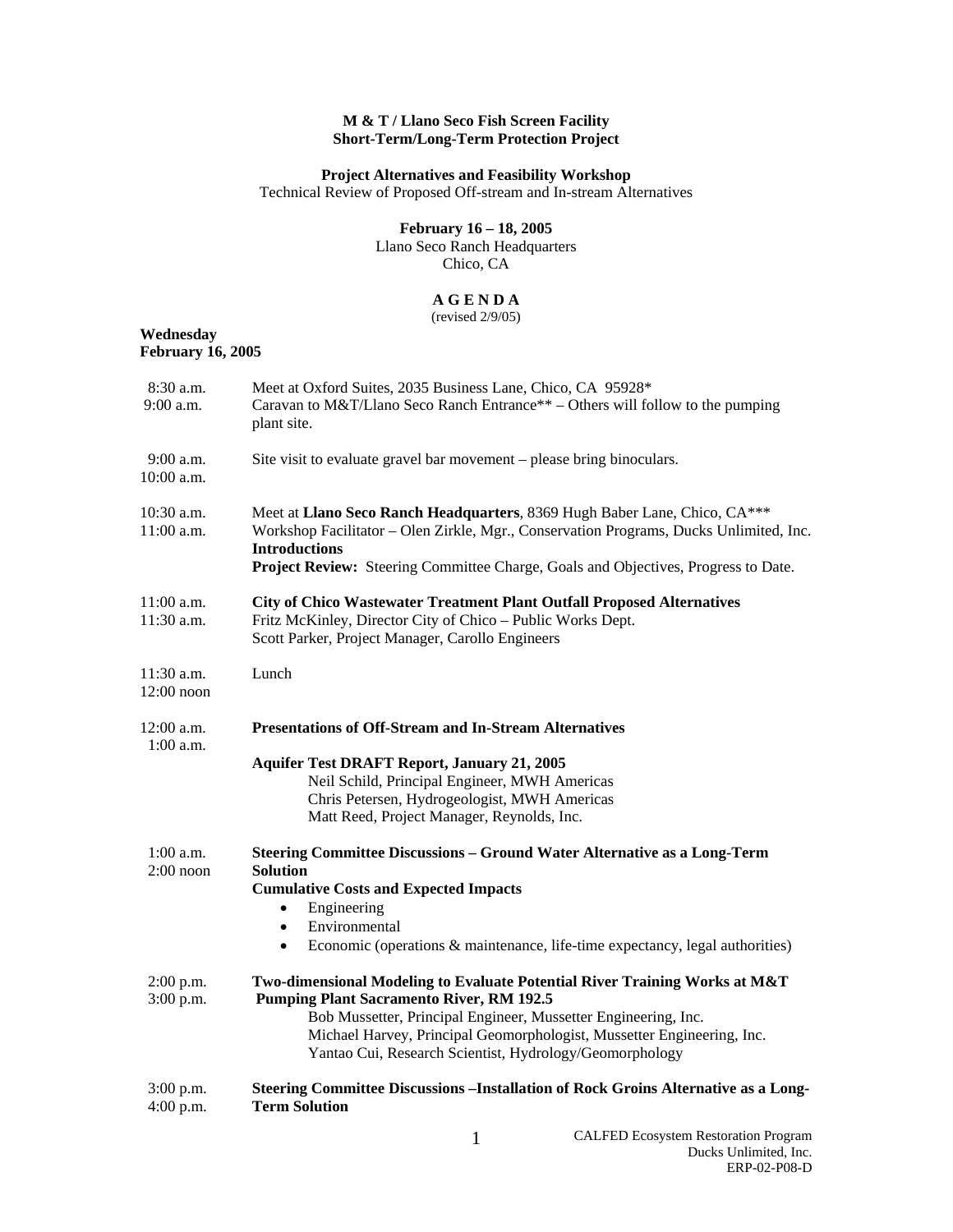|                                             | <b>Cumulative Costs and Expected Impacts</b><br>Engineering<br>Environmental<br>$\bullet$<br>Economic (operations & maintenance, life-time expectancy, legal authorities)<br>$\bullet$                                                                                                                                                                                                                                |
|---------------------------------------------|-----------------------------------------------------------------------------------------------------------------------------------------------------------------------------------------------------------------------------------------------------------------------------------------------------------------------------------------------------------------------------------------------------------------------|
| $4:00$ p.m.<br>5:00 p.m.                    | <b>Steering Committee Summary Discussions - Set Next Day Priorities</b>                                                                                                                                                                                                                                                                                                                                               |
| 5:00 p.m.                                   | Caravan back to Oxford Suites                                                                                                                                                                                                                                                                                                                                                                                         |
| $6:00$ p.m.                                 | Hosted Dinner - Olive Garden, Chico, CA                                                                                                                                                                                                                                                                                                                                                                               |
| <b>Thursday</b><br><b>February 17, 2005</b> |                                                                                                                                                                                                                                                                                                                                                                                                                       |
| $8:00$ a.m.<br>$8:30$ a.m.                  | Meet at Llano Seco Ranch Headquarters                                                                                                                                                                                                                                                                                                                                                                                 |
| 8:30 a.m.<br>9:00 a.m.                      | <b>Olen Zirkle - Opening Remarks - Introductions</b>                                                                                                                                                                                                                                                                                                                                                                  |
| 9:00 a.m.<br>10:00 a.m.                     | M&T Chico Ranch / Llano Seco Ranch - Challenges, Uncertainties and Risks<br>(Long-Term Solution Alternatives)<br>Les Heringer, Manager, M & T Chico Ranch<br>Dave Sieperda, Manager, Llano Seco Ranch                                                                                                                                                                                                                 |
| 10:00 a.m.<br>11:00 a.m.                    | U.S. Fish & Wildlife / Calif. Dept. of Fish & Game / Calif. Dept. of Water Resources<br>Challenges, Uncertainties, and Risks (Long-Term Solution Alternatives)<br>Kevin Foerster, Project Leader, Sacramento National Wildlife Refuge<br>Paul Ward, Fishery Biologist, Region 2, Calif. Dept. of Fish & Game<br>Stacy Cepello, Chief Environmental Services Section                                                   |
| $11:00$ a.m.<br>$12:00$ noon                | <b>Steering Committee Comments and Discussions</b>                                                                                                                                                                                                                                                                                                                                                                    |
| $12:00$ noon<br>5:00 p.m.                   | <b>Adjourn Meeting for Collaborative Study - Lunch</b>                                                                                                                                                                                                                                                                                                                                                                |
|                                             | <b>Collaborative Study Evaluation of Project Alternatives</b><br>For the rest of the day, available members of the Steering Committee are requested to<br>informally meet together to discuss major findings, conclusions and a preliminary<br>recommendation for the next steps of this project. This preliminary recommendation will<br>be presented by an agreed upon Steering Committee member the following day. |
| 6:30 p.m.                                   | No Host Dinner - Outback Steakhouse, Chico, CA                                                                                                                                                                                                                                                                                                                                                                        |
| Friday<br><b>February 18, 2005</b>          |                                                                                                                                                                                                                                                                                                                                                                                                                       |
| $8:00$ a.m.<br>8:30 a.m.                    | Meet at Llano Seco Ranch Headquarters                                                                                                                                                                                                                                                                                                                                                                                 |
| 8:30 a.m.<br>9:00 a.m.                      | <b>Olen Zirkle, Opening Remarks - Introductions</b>                                                                                                                                                                                                                                                                                                                                                                   |
| $9:00$ a.m.<br>10:00 a.m.                   | <b>Presentation of Major Findings, Conclusions and Preliminary Recommendations</b><br>TBA Steering Committee Member                                                                                                                                                                                                                                                                                                   |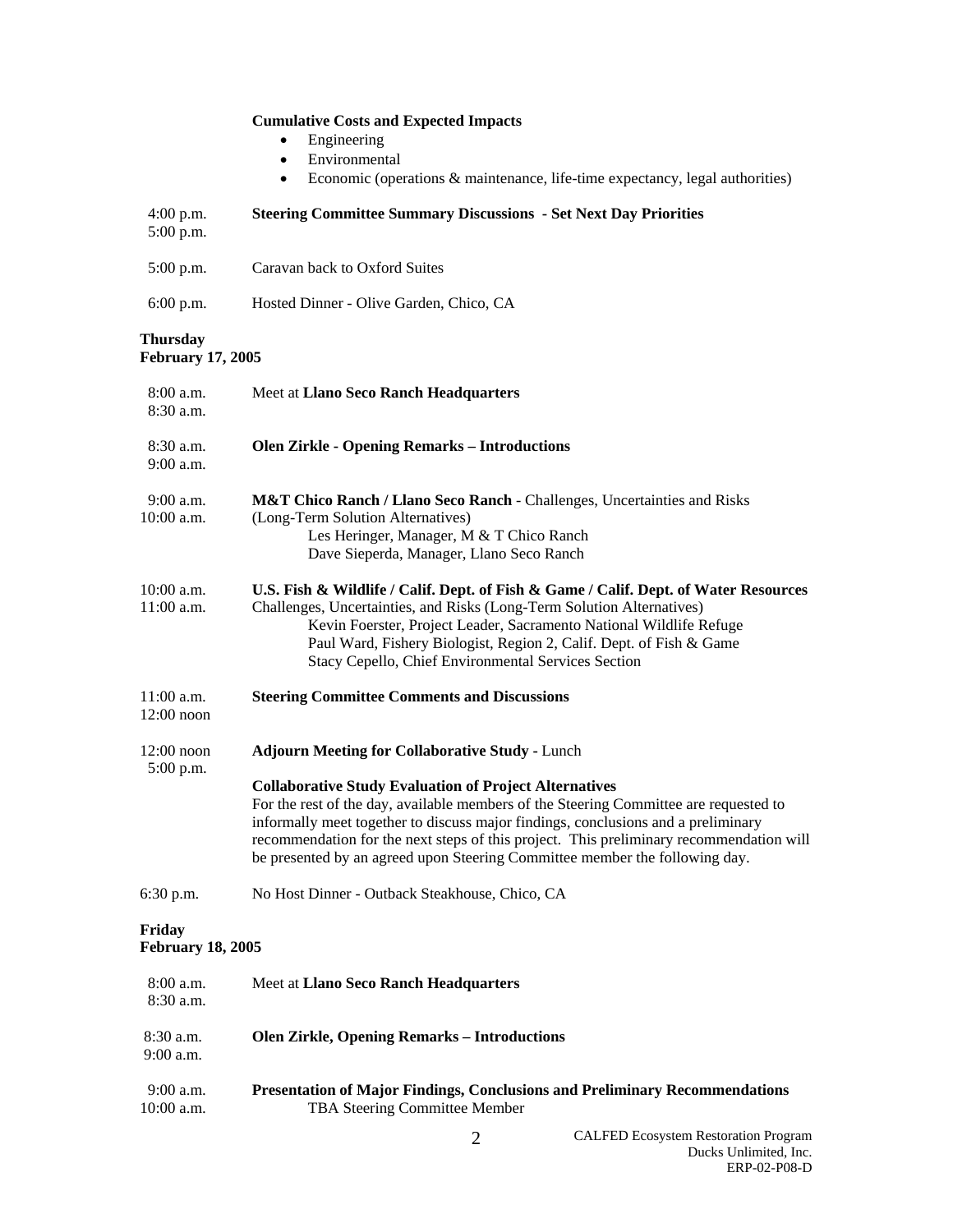| $11:00$ a.m. | <b>Steering Committee Discussions - Refine Recommendation, Final Consensus and Next</b> |
|--------------|-----------------------------------------------------------------------------------------|
| $12:00$ noon | steps to prepare and submit Project Recommendation to CBDA.                             |

12:00 noon **Adjourn –** Box Lunch

#### \*Oxford Suites

Driving northbound on Hwy 99. Exit East 20<sup>th</sup> Street Turn right on East  $20<sup>th</sup>$  Take first immediate right Proceed an 8<sup>th</sup> of a mile Hotel located on left. Driving southbound on Hwy 99. Exit East 20<sup>th</sup> Street Street at light turn left Cross overpass Take fist immediately right to Frontage Road to Northbound 99 Proceed an  $8<sup>th</sup>$  of a mile Hotel located on left.

#### \*\*M&T/Llano Seco Ranch Entrance

See attached map.

\*\*\*Llano Seco Ranch Headquarters

From Sacramento:

Proceed north on I-5 to Bayless Blue Gum Exit

Right to County Rd Old Highway 99, then left to County Rd. 39. (1/8 mile)

Proceed on Rd. 39 to the intersection with Highway 45.

Left on Highway 45 (north) to the town of Ord.

Right on Rd 32 (north edge of town of Ord) across the Sacramento River approximately 3-4 miles to the Llano Seco Ranch entrance.

Right into the ranch (Tree-lined drive with large trees on both sides of the road) approximately 1 mile to the ranch headquarters. Meeting place is the large building on the left of the headquarters' compound.